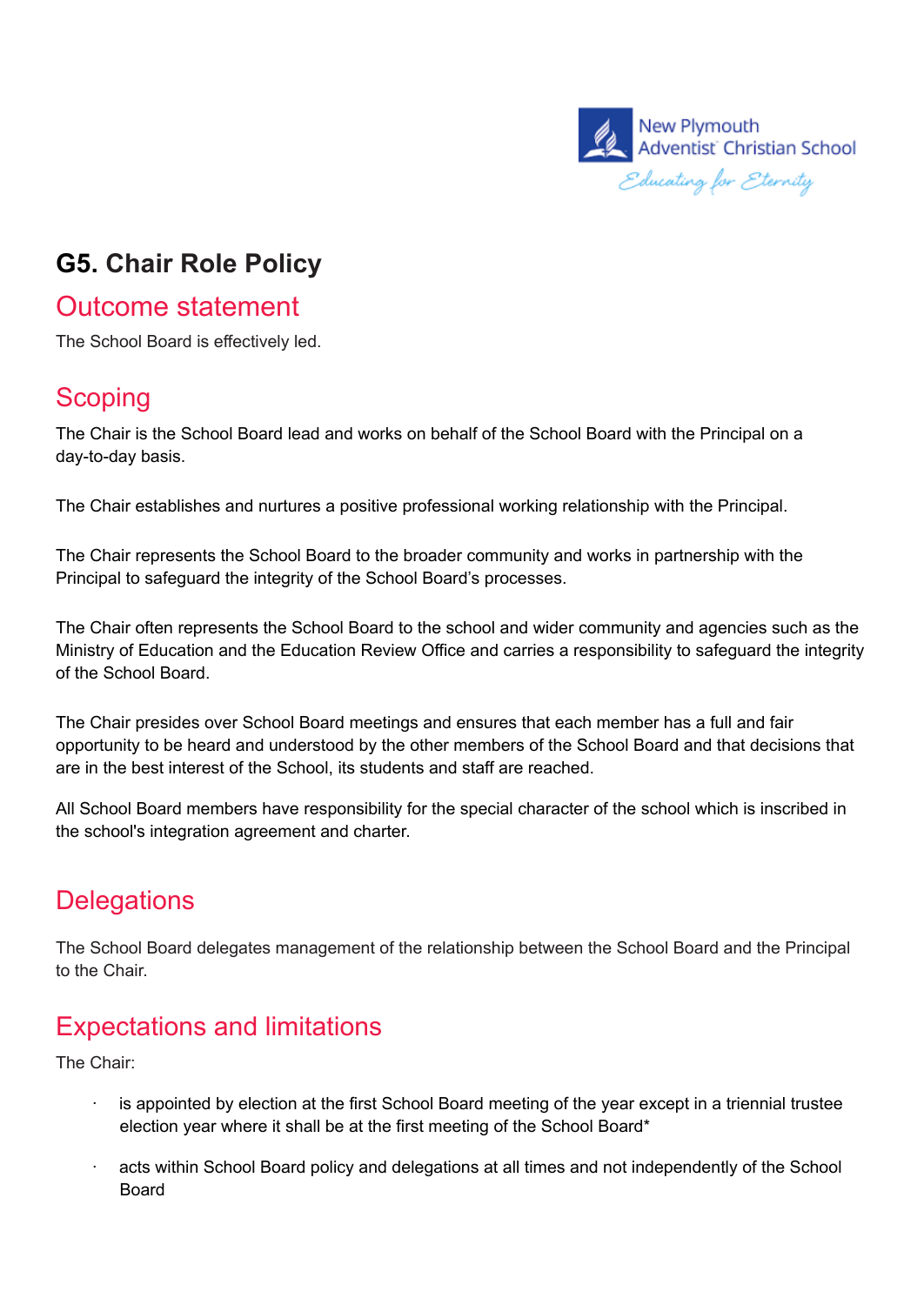- leads the School Board members and develops them as a cohesive and effective team
- welcomes new members, ensures that disclosure of any conflicts of interest is made and the Code of Conduct is understood (and signed) and leads new trustee induction
- · assists School Board members' understanding of their role, responsibilities and accountability, including the need to comply with the School Board Code of Conduct policy
- · ensures the work of the School Board is completed
- · approves the School Board's agenda and ensures that all School Board members have the required information for informed discussion of the agenda items
- · ensures the meeting agenda content is only about those issues that, according to School Board policy, clearly belong to the School Board to decide
- · effectively organises and presides over School Board meetings, ensuring that such meetings are conducted in accordance with the Education Act 1989, the relevant sections of the Local Government Official Information and Meetings Act 1987\* and any School Board protocols and policies
- · ensures interactive participation by all School Board members
- · represents the School Board to external parties as an official spokesperson for the School except for those matters where this has been delegated to another person
- $\cdot$  is the official signatory for the School Board, including for annual accounts<sup>\*</sup>
- is responsible for promoting effective communication between the School Board and wider community, including communicating appropriate School Board decisions
- · establishes and maintains a productive working relationship with the Principal
- · ensures the Principal's performance agreement and review are completed on an annual basis
- · ensures concerns and complaints are dealt with according to the School's concerns and complaints procedures
- · ensures any potential or real risk to the School or its name is communicated to the School Board. This includes any concern or complaint.
	- \* Legislative requirement

#### Procedures/supporting documentation

- Proprietors handbook for NZ Adventist School Board of Trustees
- **School Governance Policies**

#### **Monitoring**

Annual School Board appraisal (as per G3. Code of Conduct policy)